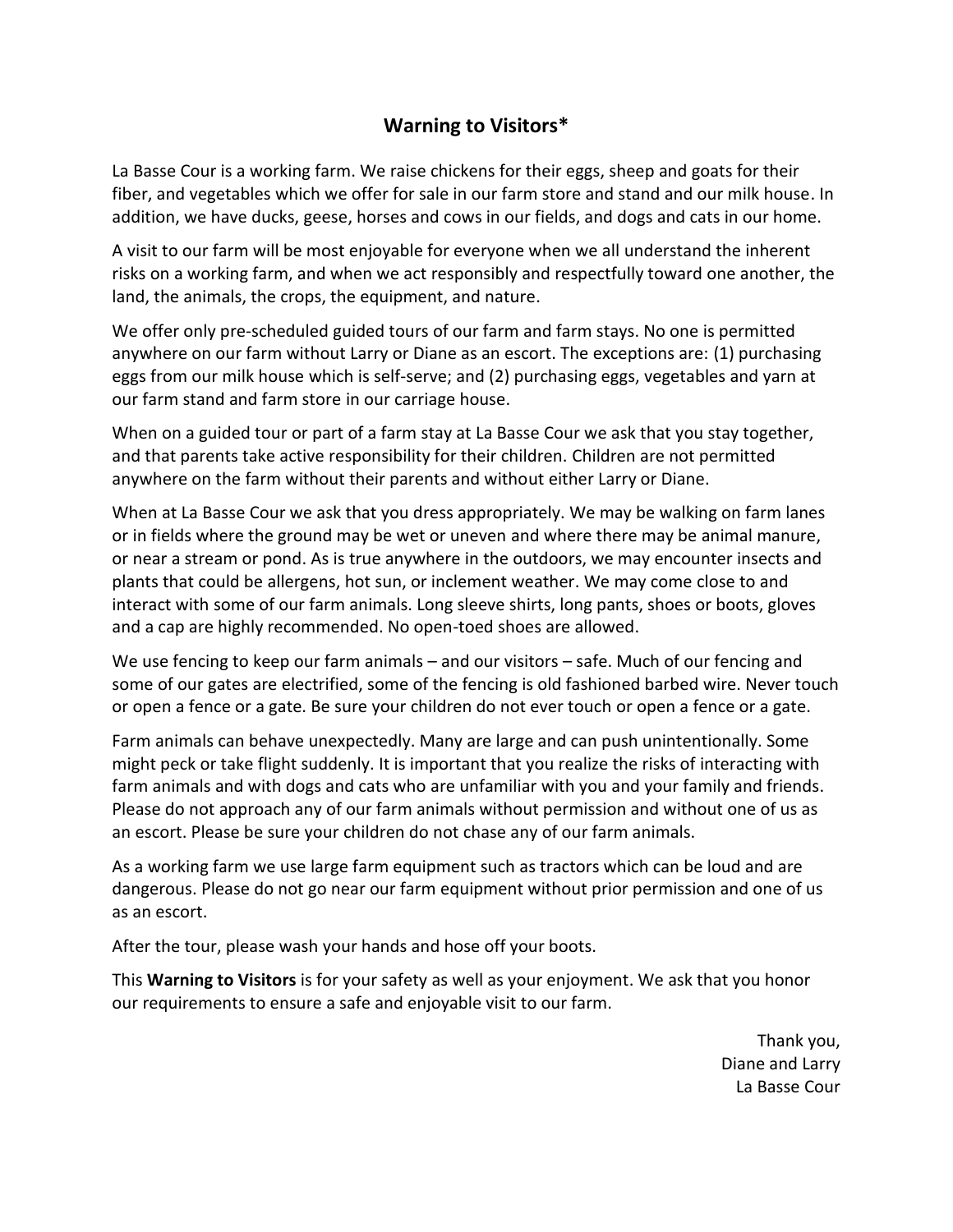## **Visitor Responsibility\***

A visit to our farm will be most enjoyable for everyone when we all understand the inherent risks on a working farm, and when we act responsibly and respectfully toward one another, the land, the animals, the crops, the equipment, and nature.

As a visitor to La Basse Cour you have the responsibility to:

- Wear your mask at all times and practice social distancing of at least 6 feet when in groups of unrelated people, and with us.
- Exercise reasonable care regarding the risks and requests disclosed in our **Warning to Visitors;**
- Reasonably comply with posted directional signs;
- Reasonably remain in areas designated for our farm tours and farm stays;
- Reasonably follow all conspicuously posted rules of conduct as well as our verbal or other communication;
- Remain with your children and supervise your children at all times; and
- Not to willfully remove, deface, alter or otherwise damage signage, warning devices or implements or other safety devices.

Before we schedule your farm tour or farm stay, please go to our website [www.la-basse](http://www.la-basse-cour.com/contact-us)[cour.com/contact-us](http://www.la-basse-cour.com/contact-us) and complete the **Send us a Message** section toward the bottom of the page with your name and contact information. In the **Questions/Comment** section please indicate that you have read and are prepared and willing to accept the inherent risks of participating in a tour of or a farm stay at La Basse Cour as described in **Warning to Visitors**, and to assume the duty of reasonable care as described in **Visitor Responsibility**. Once we receive this information from you, we will gladly work with you to select a date for your visit to La Basse Cour. If you have questions, please ask!

If you are unprepared or unwilling to accept the inherent risks of participating in a tour of or a farm stay at La Basse Cour as described in **Warning to Visitors**, or to assume the duty of reasonable care as described in **Visitor Responsibility** we will not be able to offer a tour or a farm stay to you. We hope that you understand.

> Thank you, Diane and Larry La Basse Cour